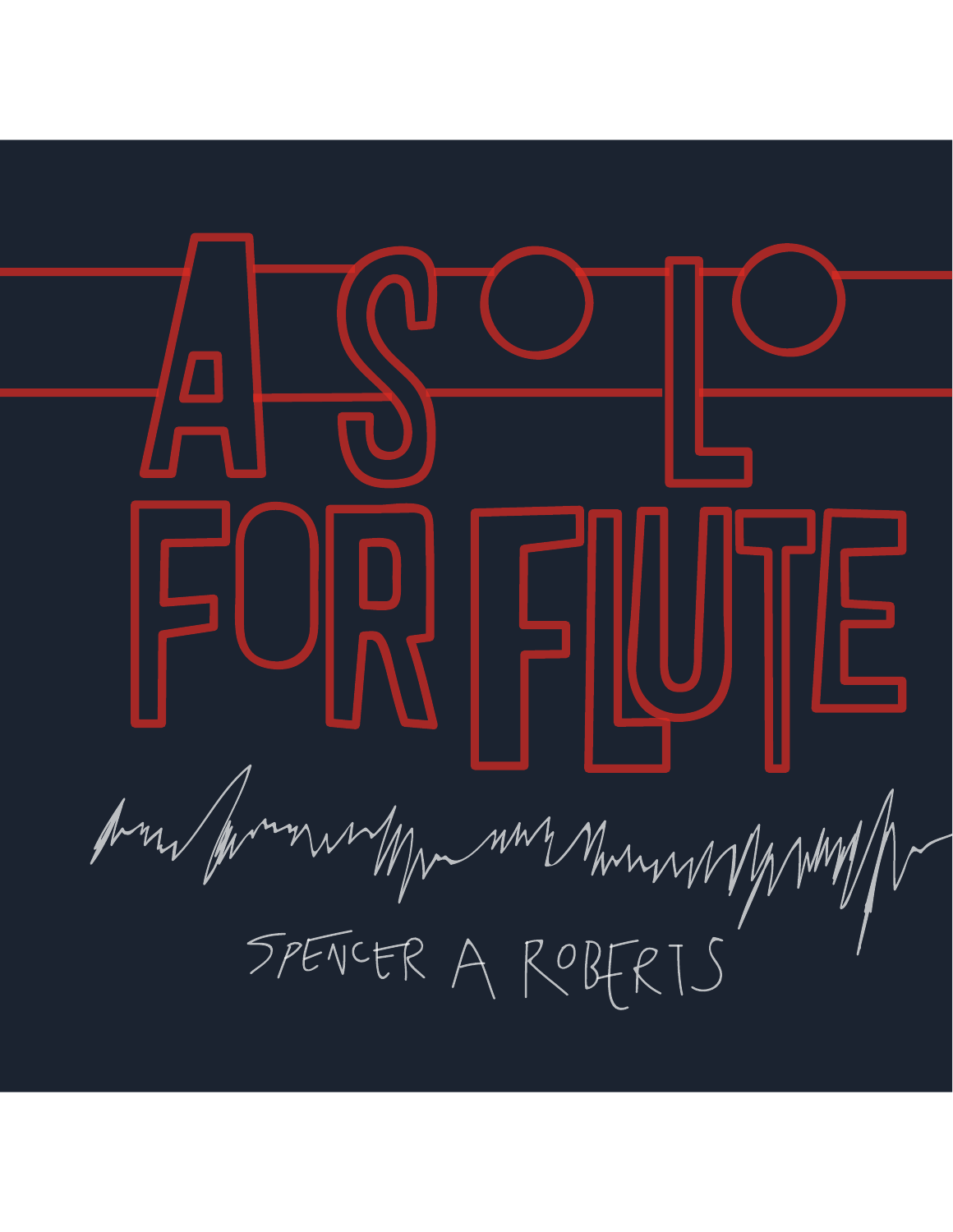## **Program Notes**

This solo showcases the versatility of the flute by fusing many different musical styles into one piece of music. Its composition is inspired by the likes of Greg Pattillo, as his flute beatbox style sparked my interest in the area. The fusion of eastern, classical, and hip-hop influences gives the piece a fresh sound and texture, and encourages interaction between the music and the emotions. This composition is designed around extended techniques, expanding the boundaries of traditional western flute playing.



## **Performance Notes**

- When a triangular note head is written, play the regular note head on the flute while singing/humming the triangular note head simultaneously.
- When a carrot is written above a syllable  $(^\wedge)$  perform that syllable by inhaling.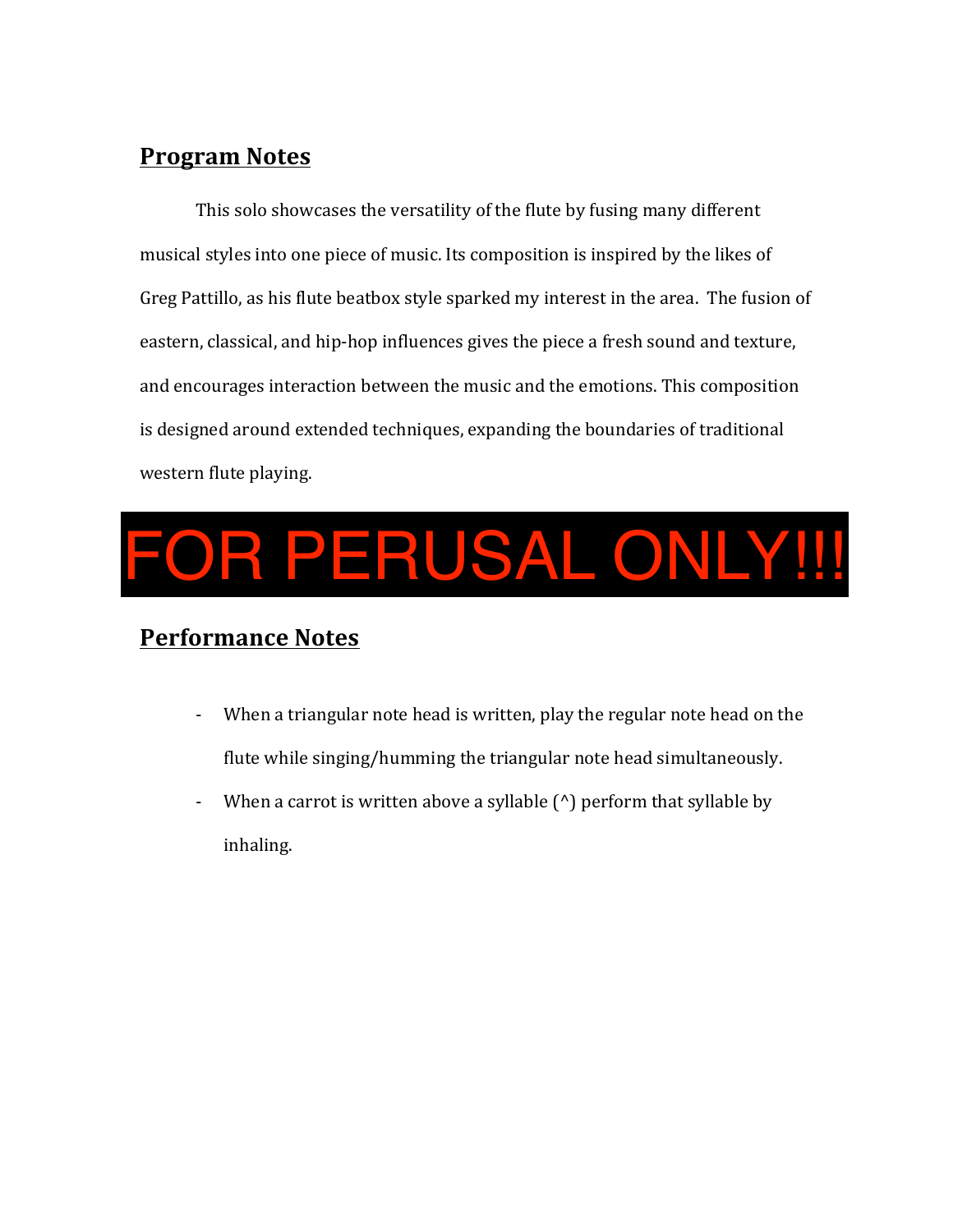*A Solo for Flu*t

Spencer A. Roberts













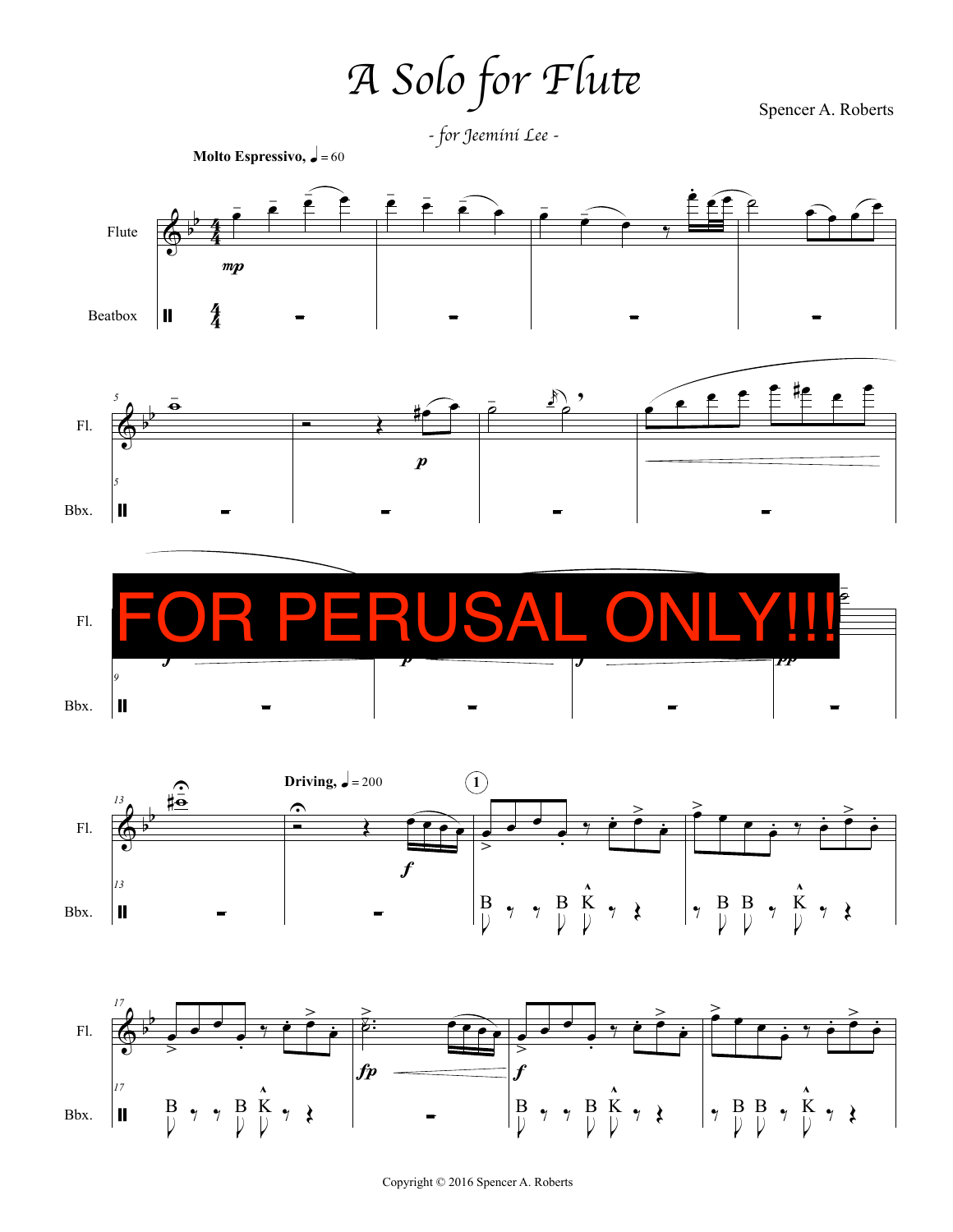

2







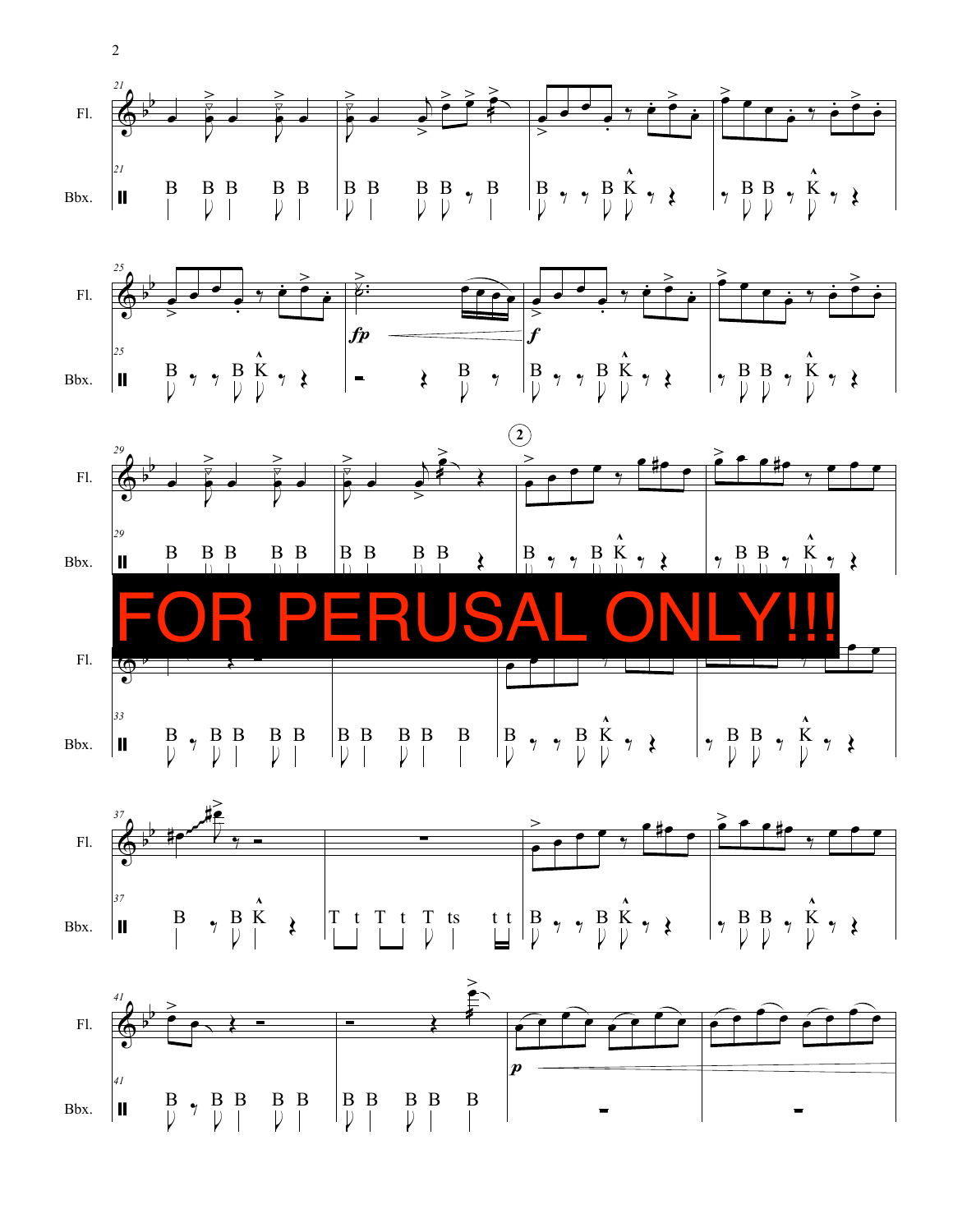







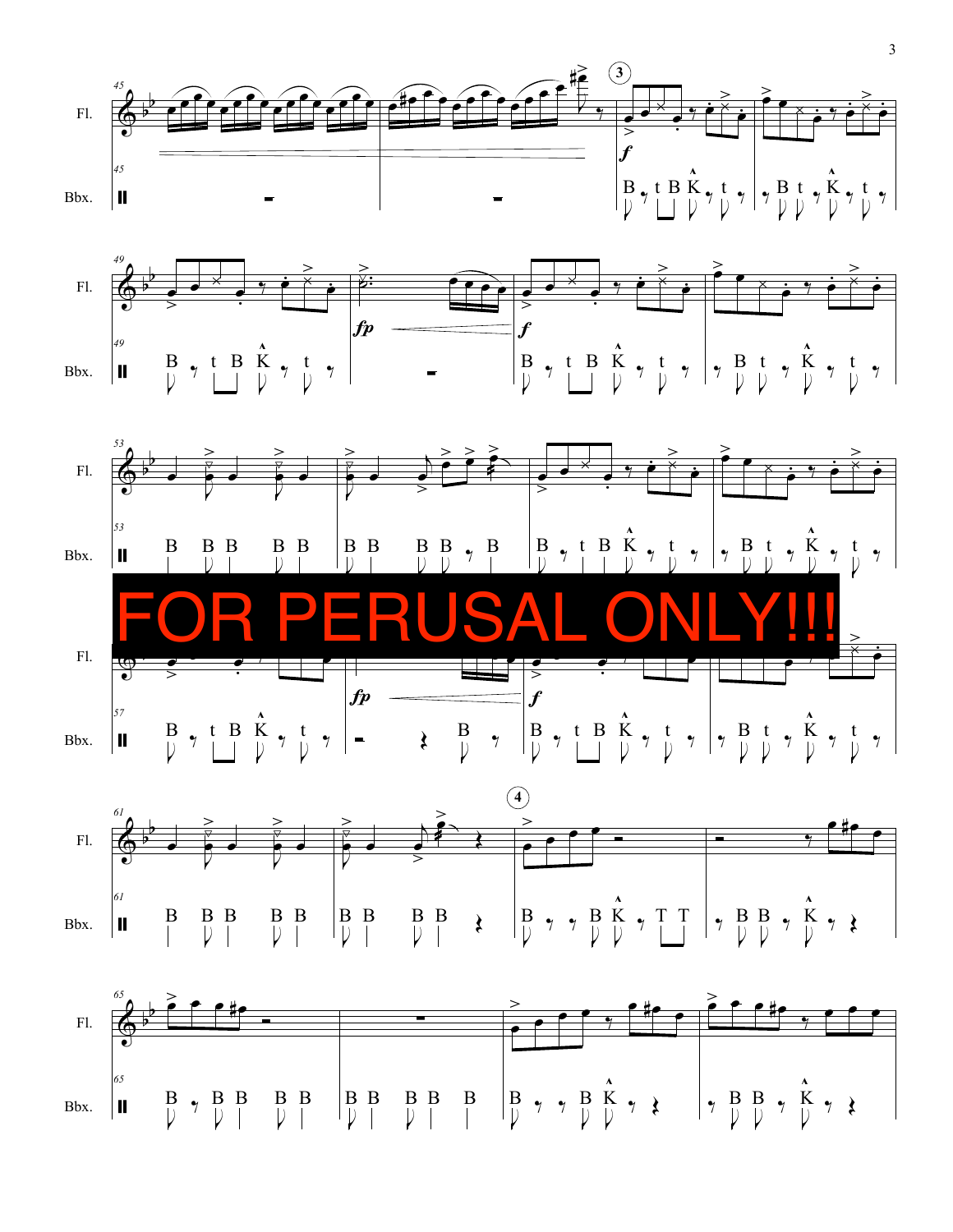



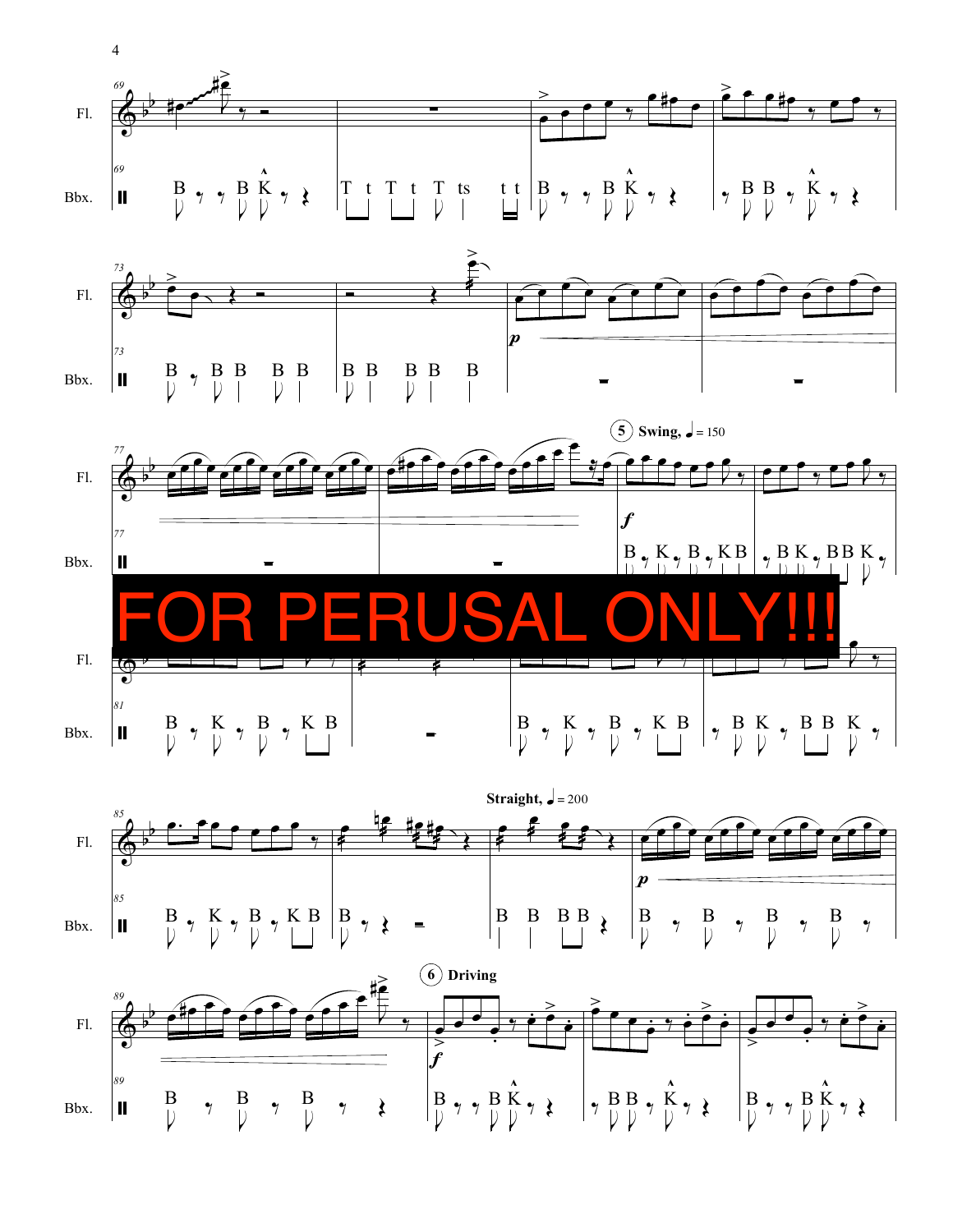